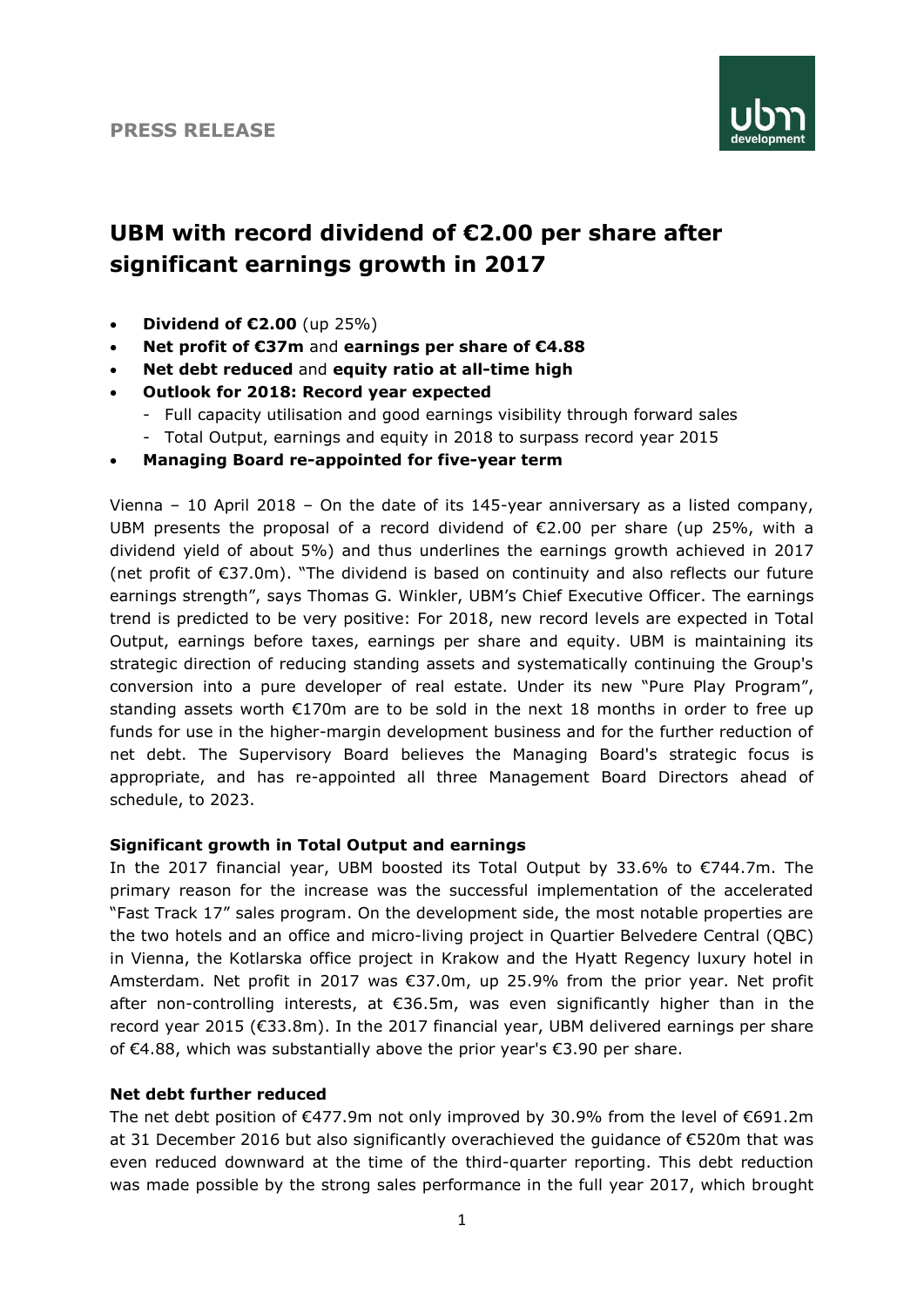#### **PRESS RELEASE**



cash proceeds of almost €600m. Equity at 31 December 2017 was €355.4m. With total assets easing to €1,130.9m (2016: €1,233.8m), the equity ratio increased visibly to 31.4% (2016: 27.7%). The successful issue of a  $E$ 100m hybrid bond at the end of February 2018 is not yet reflected in the balance sheet results at 31 December 2017. After the repayment of €50m of mezzanine capital to PORR AG on 3 April 2018, the net effect in equity is €50m.

#### **Full pipeline**

Despite numerous completions in 2017, UBM has a more than full project pipeline of €1.8 bn (2018-2021). In order to mitigate risks, UBM's aim is to achieve deal security early through forward sales or forward funding. About one-half of the pipeline of €1.6 bn to 2020 is already sold forward, and for the projects in 2018 this share is even above 75%, which translates into high visibility in the earnings trajectory. For example, in 2017 the new corporate headquarters of Zalando in Germany, which will be completed in autumn 2018, was sold forward for €196m. This asset represents UBM's largest single project. Other major forward deals in 2018 include the Leuchtenbergring project in Munich at €190m, and the two residential and microliving projects in QBC for a total amount of € 60m.

#### **Outlook for 2018**

In the European real estate markets, property investment is expected to remain strong in 2018. UBM's three core geographic markets Germany, Austria and Poland and its three asset classes Hotel, Office and Residential should all benefit from this positive market environment. On this basis, UBM is optimistic that both Total Output and earnings for the 2018 financial year will surpass the record levels of 2015. Against this backdrop the Management Board expects Total Output in excess of €750m and earnings before tax of more than €50m. Earnings per share in 2018 should thus top the five-euro mark. Equity at the end of 2018 is projected to exceed €400m.

| Key earnings figures (in $\epsilon$ m) | 2017  | Change <sup>2</sup> | 2016  | 2015  |
|----------------------------------------|-------|---------------------|-------|-------|
| Total Output <sup>1</sup>              | 744.7 | +33.6%              | 557.5 | 593.3 |
| Revenue                                | 364.7 | $-12.6%$            | 417.0 | 307.8 |
| <b>EBT</b>                             | 50.5  | $+26.0\%$           | 40.1  | 50.3  |
| Net profit                             | 37.0  | $+25.9%$            | 29.4  | 37.3  |

#### **Key performance indicators:**

| Key asset & financial figures (in $\epsilon$ m) | 2017    | Change <sup>2</sup> | 2016    | 2015    |
|-------------------------------------------------|---------|---------------------|---------|---------|
| Total assets                                    | 1,130.9 | $-8.3\%$            | 1,233.8 | 1,185.2 |
| Equity                                          | 355.4   | $+4.1%$             | 341.5   | 332.0   |
| Equity ratio                                    | 31.4%   | $+3.7pp$            | 27.7%   | 28.0%   |
| Net debt                                        | 477.9   | -30.9%              | 691.2   | 609.7   |